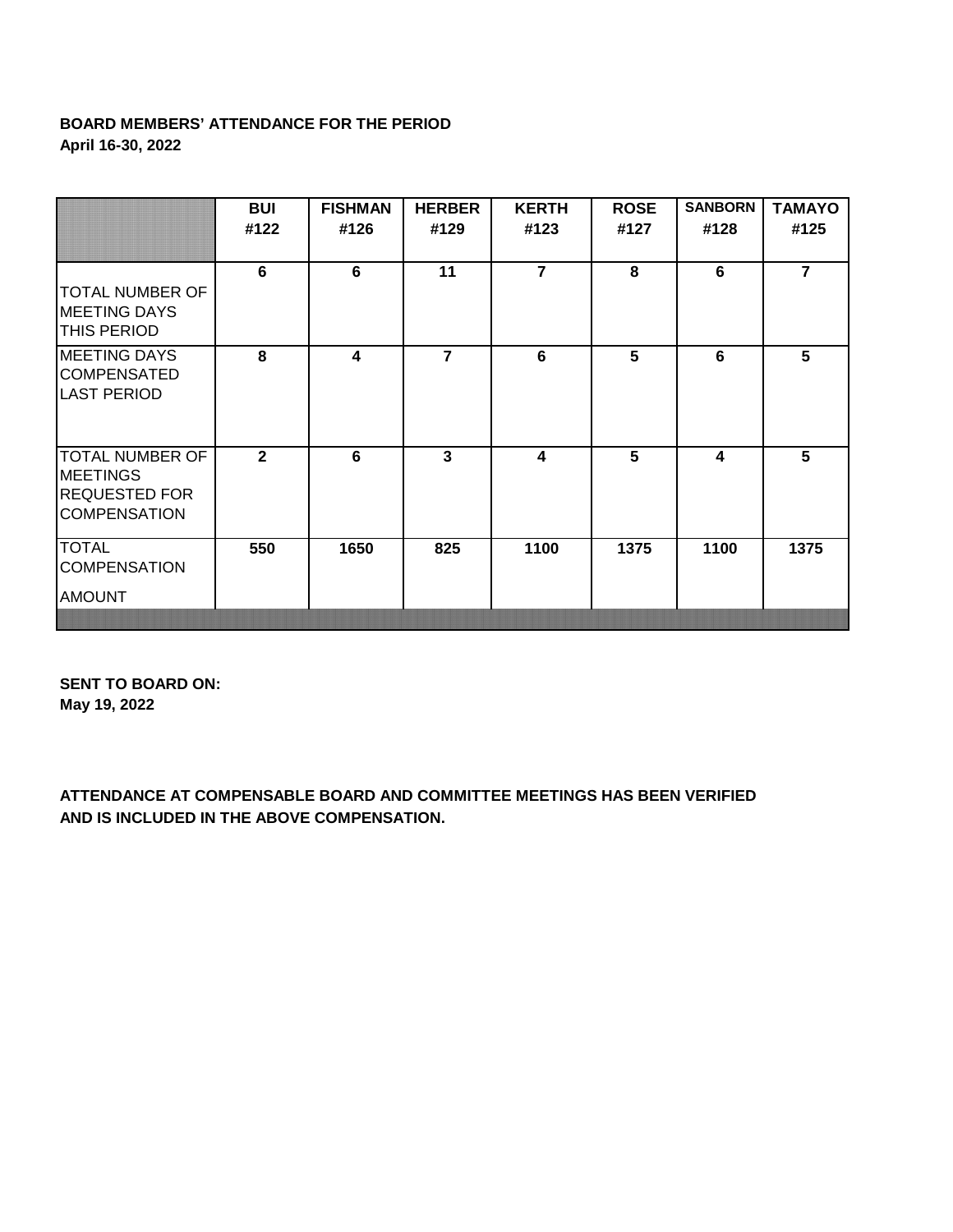| TO:          | President of the Board |                        |  |
|--------------|------------------------|------------------------|--|
| <b>FROM:</b> |                        | Director: Brandon Rose |  |

Signature: *Brandon Rose (kw)*

**RE: REQUEST COMPENSATION FOR SERVICE RENDERED AT THE REQUEST OF THE BOARD (Per Resolution 91-7-5)**

**PAY PERIOD: APRIL 16, 2022 – APRIL 30, 2022**

### **BOARD/COMMITTEE MEETINGS AND ADDITIONAL ACTIVITIES:**

| $\Box$ | <b>DATE</b> | <b>PURPOSE</b>                                                                 | <b>COMPENSATION</b><br><b>CATEGORY*</b> | <b>ATTENDEES</b> |
|--------|-------------|--------------------------------------------------------------------------------|-----------------------------------------|------------------|
|        | 04/18/22    | Meeting with Heidi Sanborn, Paul Lau, Laura Lewis, and Farres<br><b>Everly</b> | E                                       |                  |
|        | 04/19/22    | <b>Finance and Audit Committee Meeting</b>                                     | ${\bf C}$                               |                  |
|        | 04/20/22    | <b>ERCS Committee Meeting</b>                                                  | $\mathsf{C}$                            |                  |
|        | 04/21/22    | <b>Board Meeting</b>                                                           | $\mathsf{C}$                            |                  |
|        | 04/24/22    | <b>Southside Park Earth Day Event</b>                                          | $\mathbf F$                             |                  |
|        | 04/27/22    | Cap-to-Cap Pre-Brief                                                           | E                                       |                  |
|        | 04/28/22    | Speaking: Greater Sacramento Economic Council (GSEC) Awards                    | $\mathbf{F}$                            |                  |
|        | 04/30/22    | Cap-to-Cap Conference (Day 1)                                                  | H/D                                     |                  |
|        |             |                                                                                |                                         |                  |
|        |             |                                                                                |                                         |                  |
|        |             |                                                                                |                                         |                  |
|        |             |                                                                                |                                         |                  |
|        |             |                                                                                |                                         |                  |
|        |             |                                                                                |                                         |                  |
|        |             |                                                                                |                                         |                  |
|        |             |                                                                                |                                         |                  |
|        |             |                                                                                |                                         |                  |

#### **Total number of meetings compensated in the first half of the month: 5**

## **Total number of eligible compensation days this period: 8**

#### **Total number of activities requested for compensation: 5**

Please mark the box "N/C" if you do not want to receive compensation but wish this meeting reflected on compensation form.

- A-Adhoc Committee Meetings
- B-SMUD Workshops
- C-Publicly Noticed Meetings/Committees/Closed Sessions
- D-State/Federal Legislative Meetings/Briefings
- E-Customer or SMUD Staff Meetings
- F-Community Meetings/Events
- G-Recognition Events for SMUD
- H-Conference/Organized Educational Activities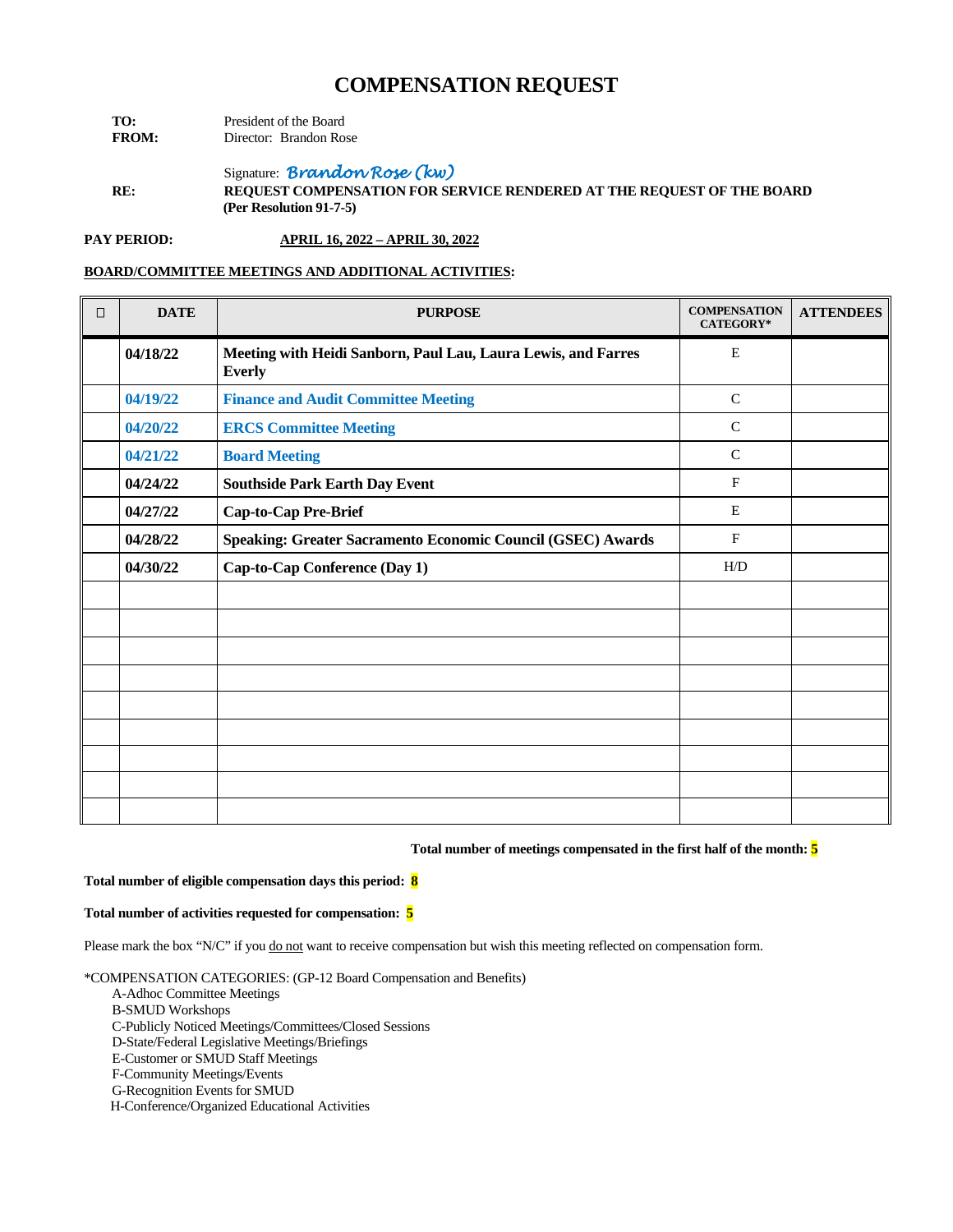- **TO:** President of the Board<br>**FROM:** Director: Nancy Bui-T Director: Nancy Bui-Thompson
- Signature: *Nancy Bui-Thompson (kw)* **RE: REQUEST COMPENSATION FOR SERVICE RENDERED AT THE REQUEST OF THE BOARD (Per Resolution 91-7-5)**

**PAY PERIOD: APRIL 16, 2022 – APRIL 30, 2022**

## **BOARD/COMMITTEE MEETINGS AND ADDITIONAL ACTIVITIES:**

| $\Box$ | <b>DATE</b> | <b>PURPOSE</b>                                          | <b>COMPENSATION</b><br>CATEGORY* | <b>ATTENDEES</b> |
|--------|-------------|---------------------------------------------------------|----------------------------------|------------------|
|        | 04/19/22    | <b>Finance and Audit Committee Meeting</b>              | $\mathcal{C}$                    |                  |
|        | 04/20/22    | <b>ERCS Committee Meeting</b>                           | $\mathsf{C}$                     |                  |
|        | 04/20/22    | Cap-to-Cap Happy Hour for the Economic Development Team | $\mathbf{F}$                     |                  |
|        | 04/21/22    | <b>Check-in Call with Paul Lau</b>                      | E                                |                  |
|        | 04/21/22    | <b>Board Meeting</b>                                    | $\mathsf{C}$                     |                  |
|        | 04/26/22    | <b>Cap-to-Cap Economic Team Meeting</b>                 | $\mathbf F$                      |                  |
|        | 04/27/22    | <b>Cap-to-Cap Pre-Brief</b>                             | E                                |                  |
|        | 04/30/22    | Cap-to-Cap Conference (Day 1)                           | H/D                              |                  |
|        |             |                                                         |                                  |                  |
|        |             |                                                         |                                  |                  |
|        |             |                                                         |                                  |                  |
|        |             |                                                         |                                  |                  |
|        |             |                                                         |                                  |                  |
|        |             |                                                         |                                  |                  |
|        |             |                                                         |                                  |                  |

## **Total number of meetings compensated in the first half of the month: 8**

#### **Total number of eligible compensation days this period: 6**

#### **Total number of activities requested for compensation: 2**

Please check the box if you do not want to receive compensation but wish this meeting reflected on compensation form.

- A-Adhoc Committee Meetings
- B-SMUD Workshops
- C-Publicly Noticed Meetings/Committees/Closed Sessions
- D-State/Federal Legislative Meetings/Briefings
- E-Customer or SMUD Staff Meetings
- F-Community Meetings/Events
- G-Recognition Events for SMUD
- H-Conference/Organized Educational Activities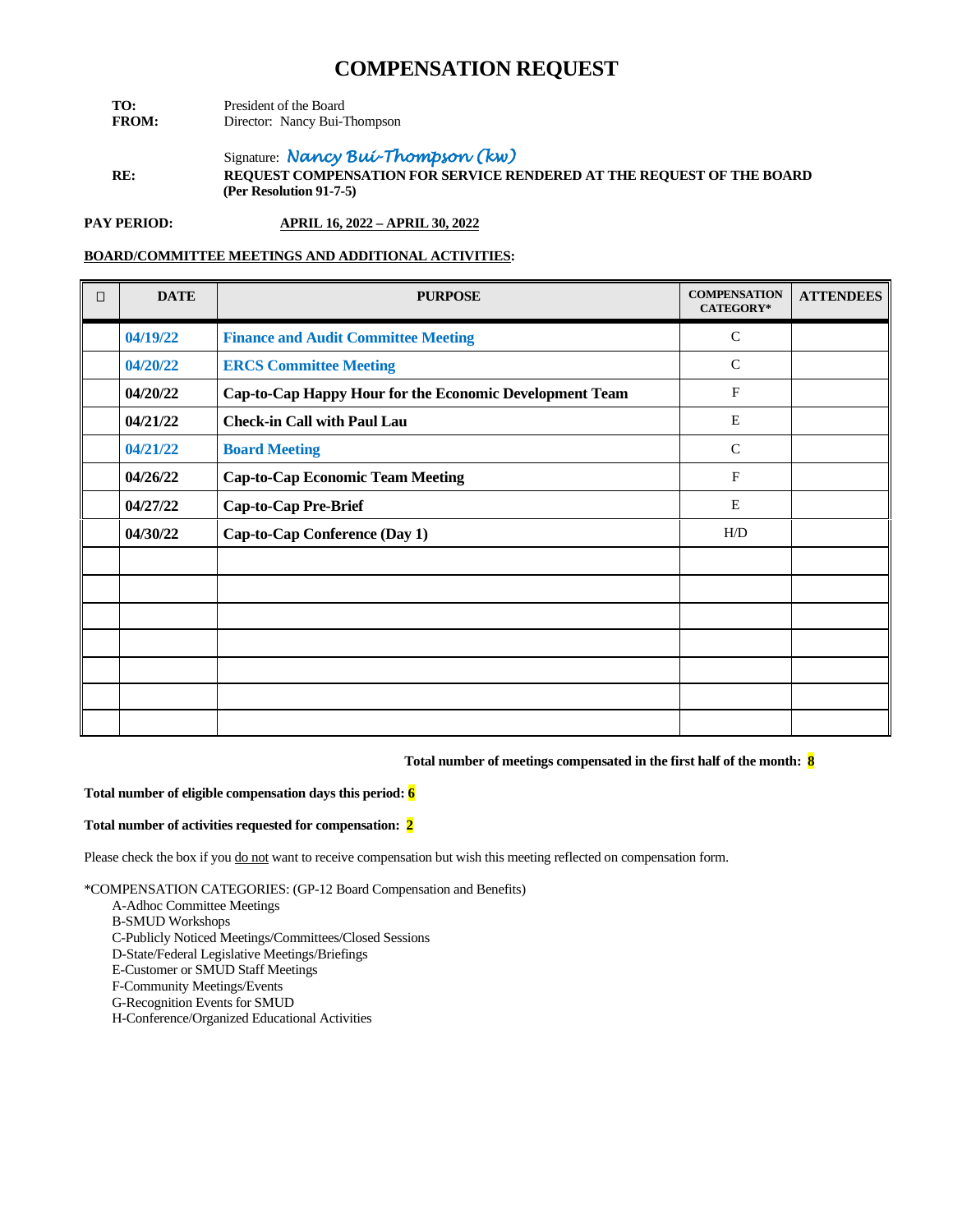- **TO:** President of the Board<br>**FROM:** Director: Gregg Fishn **Director:** Gregg Fishman
- Signature: *Gregg Fishman (kw)*  **RE: REQUEST COMPENSATION FOR SERVICE RENDERED AT THE REQUEST OF THE BOARD (Per Resolution 91-7-5)**

**PAY PERIOD: APRIL 16, 2022 – APRIL 30, 2022**

## **BOARD/COMMITTEE MEETINGS AND ADDITIONAL ACTIVITIES:**

| $\Box$ | <b>DATE</b> | <b>PURPOSE</b>                                                               | <b>COMPENSATION</b><br>CATEGORY* | <b>ATTENDEES</b> |
|--------|-------------|------------------------------------------------------------------------------|----------------------------------|------------------|
|        | 04/18/22    | <b>Speaking: California Climate Policy Summit</b>                            | $\mathbf F$                      |                  |
|        | 04/19/22    | <b>Finance and Audit Committee Meeting</b>                                   | $\mathbf C$                      |                  |
|        | 04/20/22    | <b>ERCS Committee Meeting</b>                                                | $\mathsf{C}$                     |                  |
|        | 04/21/22    | <b>Check-in Call with Paul Lau</b>                                           | E                                |                  |
|        | 04/21/22    | <b>Board Meeting</b>                                                         | $\mathsf{C}$                     |                  |
|        | 04/28/22    | Speaking: Sacramento Business Journal's Corporate Citizen's<br><b>Awards</b> | $\mathbf{F}$                     |                  |
|        | 04/28/22    | Cap-to-Cap Pre-Brief                                                         | E                                |                  |
|        | 04/28/22    | Greater Sacramento Economic Council (GSEC) Awards                            | $\mathbf{F}$                     |                  |
|        | 04/30/22    | Cap-to-Cap Conference (Day 1)                                                | H/D                              |                  |
|        |             |                                                                              |                                  |                  |
|        |             |                                                                              |                                  |                  |
|        |             |                                                                              |                                  |                  |
|        |             |                                                                              |                                  |                  |
|        |             |                                                                              |                                  |                  |
|        |             |                                                                              |                                  |                  |
|        |             |                                                                              |                                  |                  |
|        |             |                                                                              |                                  |                  |

## **Total number of meetings compensated in the first half of the month: 4**

#### **Total number of eligible compensation days this period: 6**

### **Total number of activities requested for compensation: 6**

Please mark the box "N/C" if you do not want to receive compensation but wish this meeting reflected on compensation form.

\*COMPENSATION CATEGORIES: (GP-12 Board Compensation and Benefits)

- A-Adhoc Committee Meetings
- B-SMUD Workshops
- C-Publicly Noticed Meetings/Committees/Closed Sessions

D-State/Federal Legislative Meetings/Briefings

E-Customer or SMUD Staff Meetings

F-Community Meetings/Events

G-Recognition Events for SMUD

H-Conference/Organized Educational Activities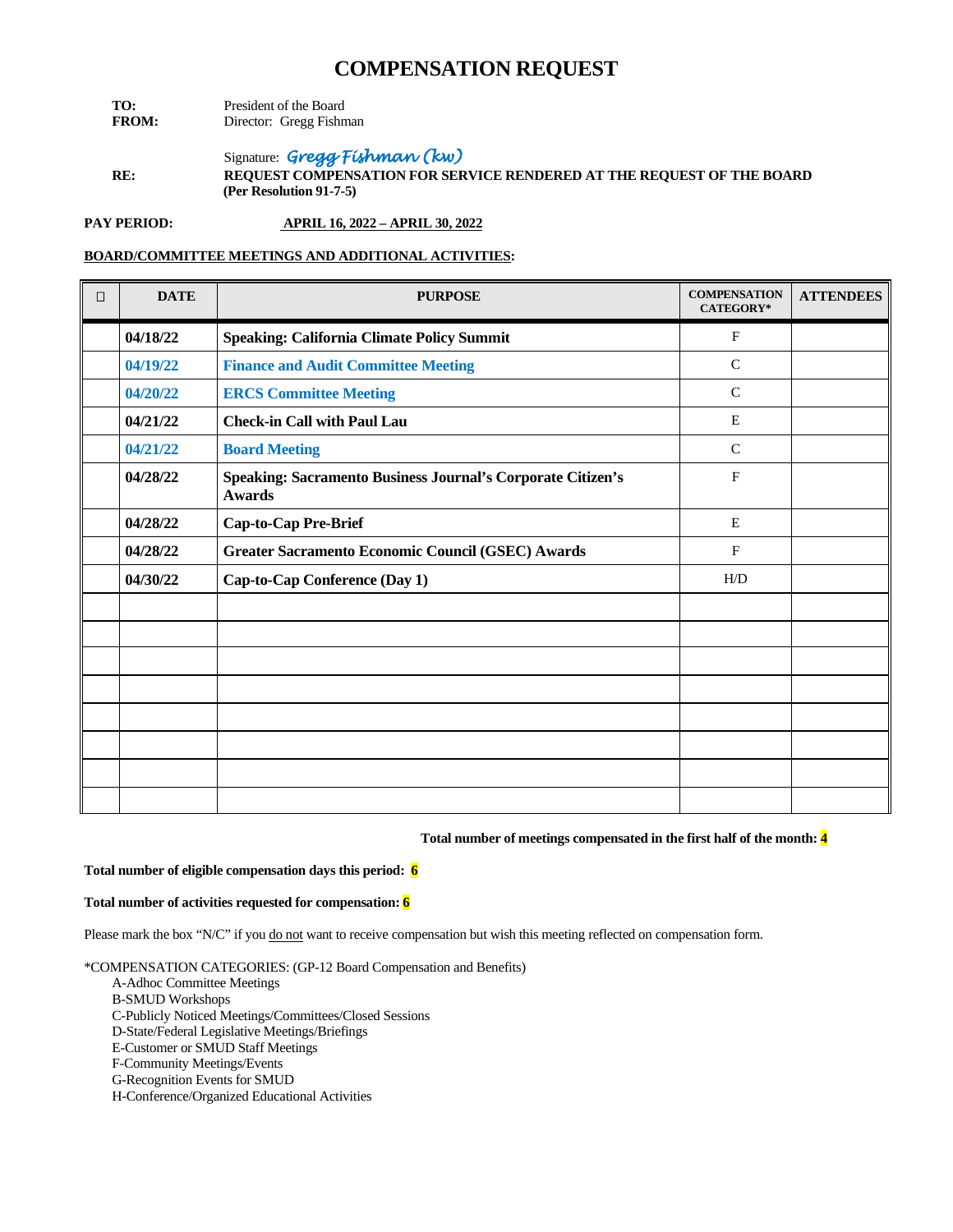| TO:          | President of the Board   |  |
|--------------|--------------------------|--|
| <b>FROM:</b> | Director: Rosanna Herber |  |

Signature: *Rosanna Herber (kw)*

**RE: REQUEST COMPENSATION FOR SERVICE RENDERED AT THE REQUEST OF THE BOARD (Per Resolution 91-7-5)**

**PAY PERIOD: APRIL 16, 2022 – APRIL 30, 2022**

**BOARD/COMMITTEE MEETINGS AND ADDITIONAL ACTIVITIES:**

| $\Box$ | <b>DATE</b> | <b>PURPOSE</b>                                                            | <b>COMPENSATION</b><br><b>CATEGORY*</b> | <b>ATTENDEES</b> |
|--------|-------------|---------------------------------------------------------------------------|-----------------------------------------|------------------|
|        | 04/16/22    | <b>Tree Planting Event in Sojourner Truth Park</b>                        | $\mathbf{F}$                            |                  |
|        | 04/18/22    | <b>Tour of Food Literacy Center</b>                                       | F                                       |                  |
|        | 04/19/22    | <b>Meeting with Senator Pan</b>                                           | D                                       |                  |
|        | 04/19/22    | <b>Land Acknowledgement Statement Working Sessions</b>                    | E                                       |                  |
|        | 04/19/22    | <b>Sacramento History Alliance and Museum Board Meeting</b>               | $\mathbf{F}$                            |                  |
|        | 04/19/22    | <b>Finance and Audit Committee Meeting</b>                                | $\mathsf{C}$                            |                  |
|        | 04/20/22    | <b>ERCS Committee Meeting</b>                                             | $\mathsf{C}$                            |                  |
|        | 04/21/22    | <b>Phone Call with Paul Lau</b>                                           | E                                       |                  |
|        | 04/21/22    | <b>Board Meeting</b>                                                      | $\mathsf{C}$                            |                  |
|        | 04/22/22    | <b>Burnette Awards Meeting (Sacramento History Alliance &amp; Museum)</b> | F                                       |                  |
|        | 04/23/22    | <b>Southside Park Earth Day Celebration Event</b>                         | F                                       |                  |
|        | 04/26/22    | <b>Speaking: Habitat for Humanity Awards</b>                              | $\mathbf{F}$                            |                  |
|        | 04/26/22    | <b>Sacramento Advocates for Rail and Transit (SMART) Board Meeting</b>    | F                                       |                  |
|        | 04/28/22    | <b>Land Acknowledgement Statement Working Sessions</b>                    | E                                       |                  |
|        | 04/28/22    | <b>Cap-to-Cap Pre-Brief</b>                                               | E                                       |                  |
|        | 04/28/22    | <b>Speaking: Boas &amp; Bow Ties Gala</b>                                 | F                                       |                  |
|        | 04/29/22    | <b>Meeting with IT Staff re: Technical Issues</b>                         | E                                       |                  |
|        | 04/30/22    | Cap-to-Cap Conference (Day 1)                                             | H/D                                     |                  |
|        |             |                                                                           |                                         |                  |

## **Total number of meetings compensated in the first half of the month: 7**

#### **Total number of eligible compensation days this period: 11**

#### **Total number of activities requested for compensation: 3**

Please check the box if you do not want to receive compensation but wish this meeting reflected on compensation form.

\*COMPENSATION CATEGORIES: (GP-12 Board Compensation and Benefits)

A-Adhoc Committee Meetings

- C-Publicly Noticed Meetings/Committees/Closed Sessions
- D-State/Federal Legislative Meetings/Briefings
- E-Customer or SMUD Staff Meetings
- F-Community Meetings/Events
- G-Recognition Events for SMUD
- H-Conference/Organized Educational Activities

B-SMUD Workshops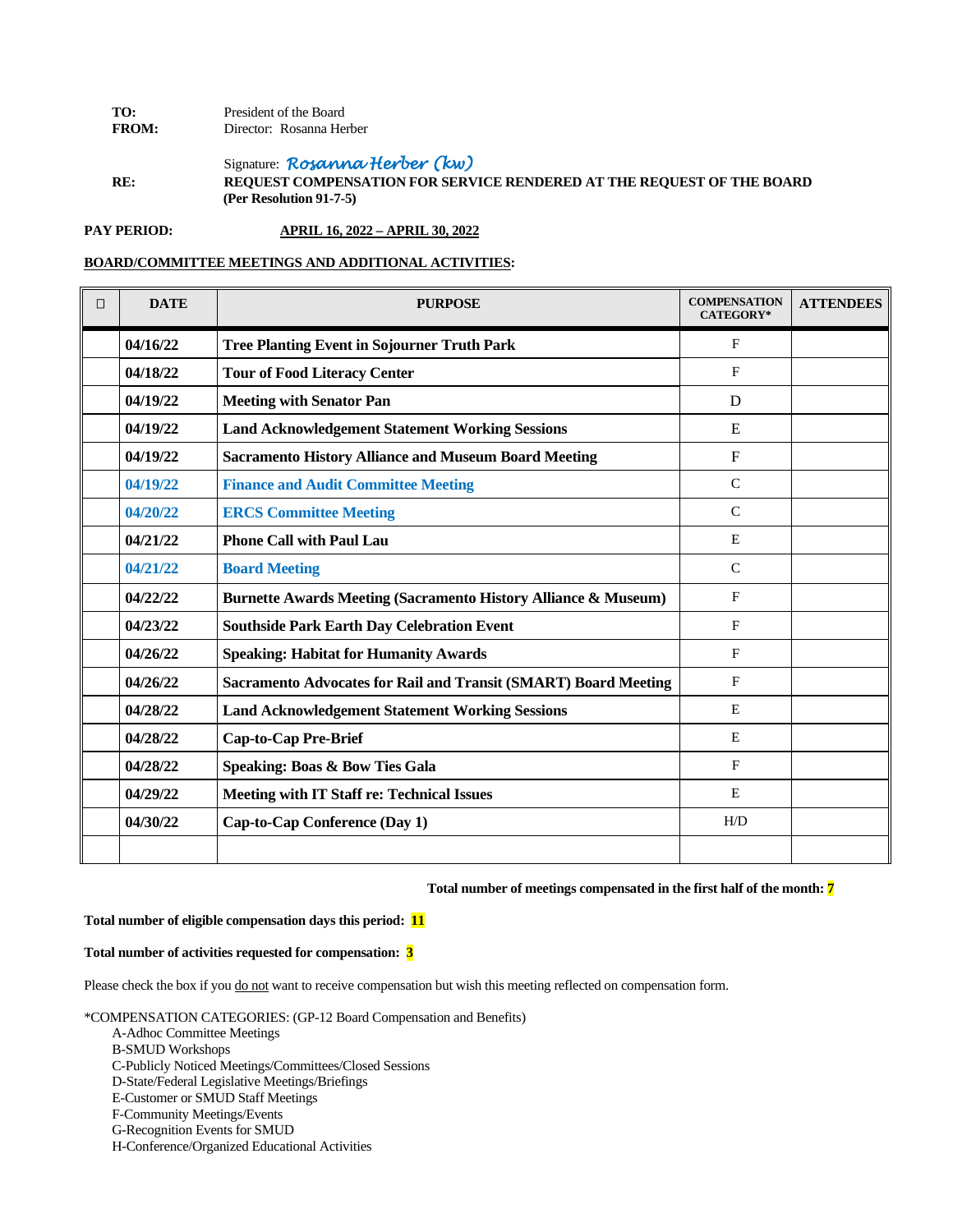| TO:          | President of the Board |  |  |
|--------------|------------------------|--|--|
| <b>FROM:</b> | Director: Rob Kerth    |  |  |

Signature: *Rob Kerth (kw)* **RE: REQUEST COMPENSATION FOR SERVICE RENDERED AT THE REQUEST OF THE BOARD (Per Resolution 91-7-5)**

**PAY PERIOD: APRIL 16, 2022 – APRIL 30, 2022**

## **BOARD/COMMITTEE MEETINGS AND ADDITIONAL ACTIVITIES:**

| $\Box$ | <b>DATE</b> | <b>PURPOSE</b>                                                      | <b>COMPENSATION</b><br>CATEGORY* | <b>ATTENDEES</b> |
|--------|-------------|---------------------------------------------------------------------|----------------------------------|------------------|
|        | 04/19/22    | North Sacramento Chamber's Salute to Democracy Breakfast            | $\mathbf{F}$                     |                  |
|        | 04/19/22    | <b>Land Acknowledgement Statement Working Sessions</b>              | E                                |                  |
|        | 04/19/22    | <b>Finance and Audit Committee Meeting</b>                          | $\mathbf C$                      |                  |
|        | 04/20/22    | <b>ERCS Committee Meeting</b>                                       | $\mathcal{C}$                    |                  |
|        | 04/21/22    | <b>Check-in Call with Paul Lau</b>                                  | E                                |                  |
|        | 04/21/22    | <b>Board Meeting</b>                                                | $\mathcal{C}$                    |                  |
|        | 04/27/22    | <b>Speaking: State of Natomas Event</b>                             | F                                |                  |
|        | 04/28/22    | <b>Police and Sherriff Memorial Foundation Remembrance Ceremony</b> | $\mathbf{F}$                     |                  |
|        | 04/29-04/30 | Cap-to-Cap Conference (Day 1 and 2)                                 | H/D                              |                  |
|        |             |                                                                     |                                  |                  |
|        |             |                                                                     |                                  |                  |
|        |             |                                                                     |                                  |                  |
|        |             |                                                                     |                                  |                  |
|        |             |                                                                     |                                  |                  |
|        |             |                                                                     |                                  |                  |
|        |             |                                                                     |                                  |                  |

#### **Total number of meetings compensated in the first half of the month: 6**

#### **Total number of eligible compensation days this period: 7**

## **Total number of activities requested for compensation: 4**

Please check the box if you do not want to receive compensation but wish this meeting reflected on compensation form.

- A-Adhoc Committee Meetings
- B-SMUD Workshops
- C-Publicly Noticed Meetings/Committees/Closed Sessions
- D-State/Federal Legislative Meetings/Briefings
- E-Customer or SMUD Staff Meetings
- F-Community Meetings/Events
- G-Recognition Events for SMUD
- H-Conference/Organized Educational Activities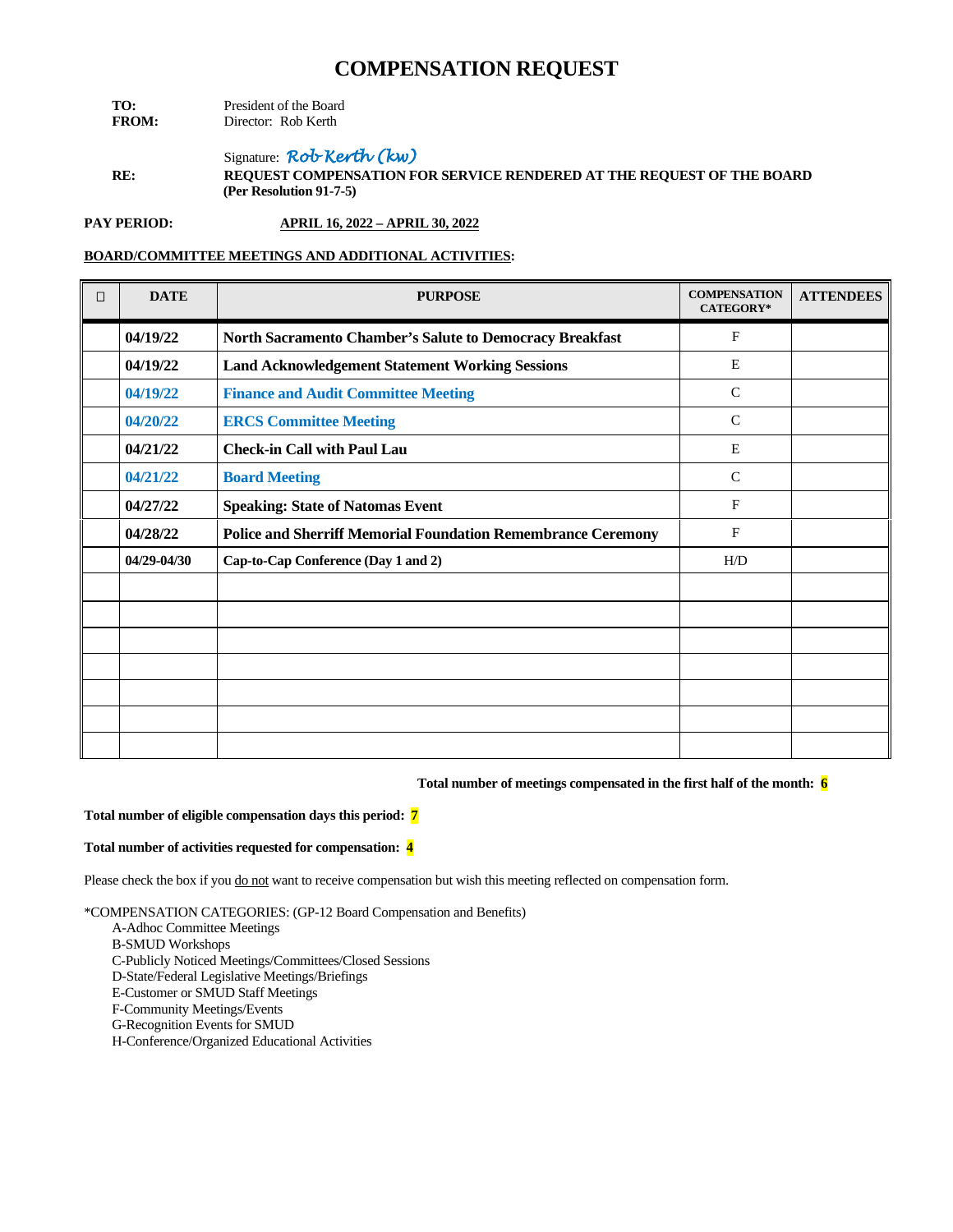- **TO:** President of the Board<br>**FROM:** Director: Dave Tamay **Director:** Dave Tamayo
- Signature: *Dave Tamayo (kw)* **RE: REQUEST COMPENSATION FOR SERVICE RENDERED AT THE REQUEST OF THE BOARD (Per Resolution 91-7-5)**

**PAY PERIOD: APRIL 16, 2022 – APRIL 30, 2022**

## **BOARD/COMMITTEE MEETINGS AND ADDITIONAL ACTIVITIES:**

| $\Box$ | <b>DATE</b> | <b>PURPOSE</b>                               | <b>COMPENSATION</b><br>CATEGORY* | <b>ATTENDEES</b> |
|--------|-------------|----------------------------------------------|----------------------------------|------------------|
|        | 04/20/22    | <b>ERCS Committee Meeting</b>                | $\mathcal{C}$                    |                  |
|        | 04/21/22    | <b>Check-in Call with Paul Lau</b>           | E                                |                  |
|        | 04/21/22    | <b>Board Meeting</b>                         | $\mathsf{C}$                     |                  |
|        | 04/26/22    | Policy Maker's Council (PMC) Conference Call | D                                |                  |
|        | 04/27/22    | Cap-to-Cap Pre-Brief                         | E                                |                  |
|        | 04/28/22    | <b>Cap-to-Cap Air Quality Team Huddle</b>    | E/F                              |                  |
|        | 04/28/22    | <b>Land Acknowledgement Session 10</b>       | E                                |                  |
|        | 04/29/22    | <b>Check-in Call with Paul Lau</b>           | E                                |                  |
|        | 04/30/22    | Cap-to-Cap Conference (Day 1)                | H/D                              |                  |
|        |             |                                              |                                  |                  |
|        |             |                                              |                                  |                  |
|        |             |                                              |                                  |                  |
|        |             |                                              |                                  |                  |
|        |             |                                              |                                  |                  |
|        |             |                                              |                                  |                  |
|        |             |                                              |                                  |                  |

#### **Total number of meetings compensated in the first half of the month: 5**

#### **Total number of eligible compensation days this period: 7**

#### **Total number of activities requested for compensation: 5**

Please check the box if you do not want to receive compensation but wish this meeting reflected on compensation form.

- A-Adhoc Committee Meetings
- B-SMUD Workshops
- C-Publicly Noticed Meetings/Committees/Closed Sessions
- D-State/Federal Legislative Meetings/Briefings
- E-Customer or SMUD Staff Meetings
- F-Community Meetings/Events
- G-Recognition Events for SMUD
- H-Conference/Organized Educational Activities